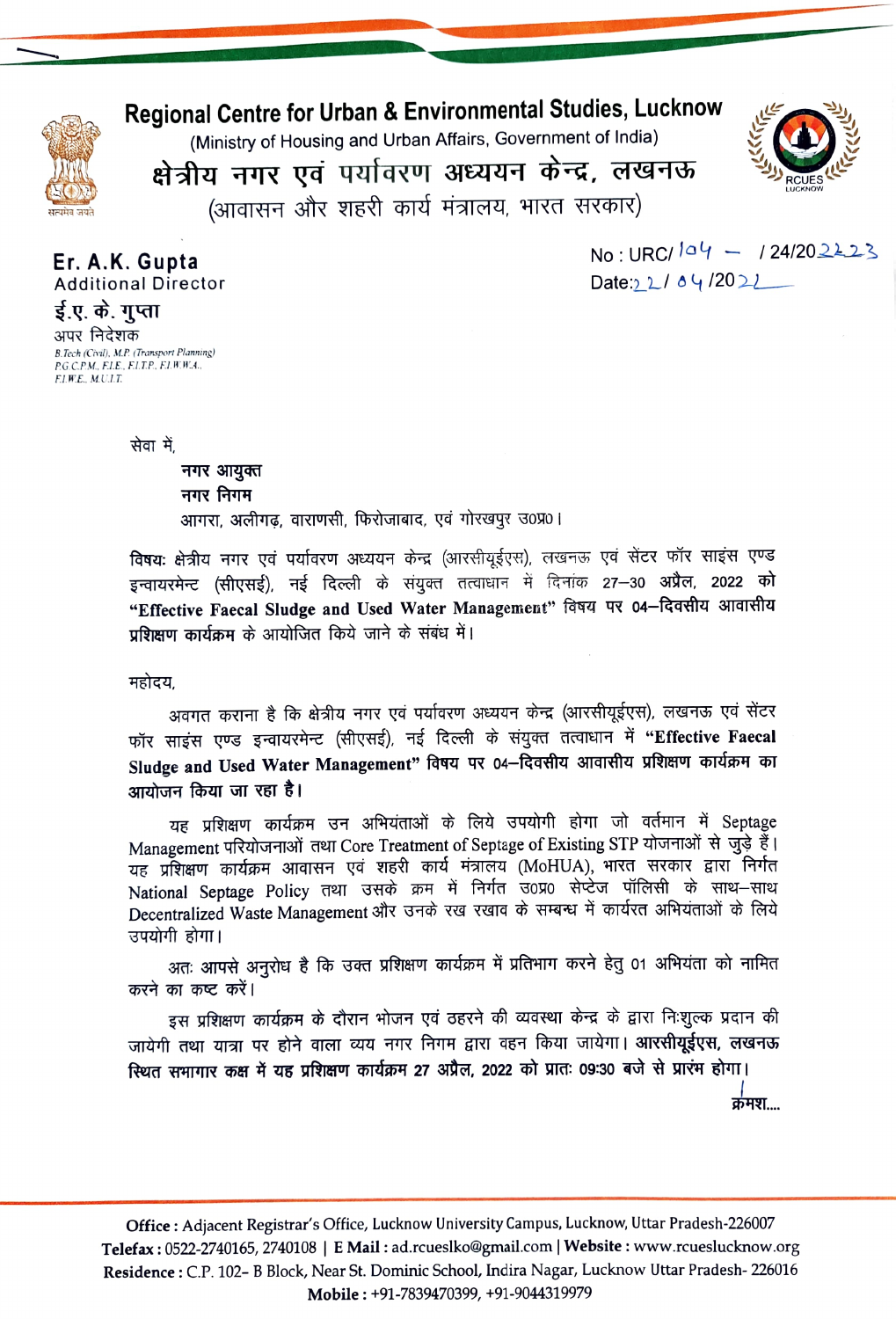कार्यक्रम के सम्बन्ध में अधिक जानकारी डा0 नसरूद्दीन, सहायक निदेशक, मोबाइल नं0–9696216556 द्वारा प्राप्त की जा सकती है। उपरोक्त पत्र की प्रतिलिपि केन्द्र की वेबसाइट www.rcueslucknow.org पर उपलब्ध है। समबन्धित पत्र को उपरोक्त वेबसाइट से भी डाउनलोड किया जा सकता है।

सादर,

भवदीय

nt me

प्रतिलिपि—

- 1. मिशन निदेशक, एस0बी0एम0, नगरी निकाय निदेशालय, गोमतीनगर, लखनऊ।
- 2. निदेशक, नगरीय निकाय निदेशालय, गोमतीनगर, लखनऊ।

(ए०के० गुप्ता)